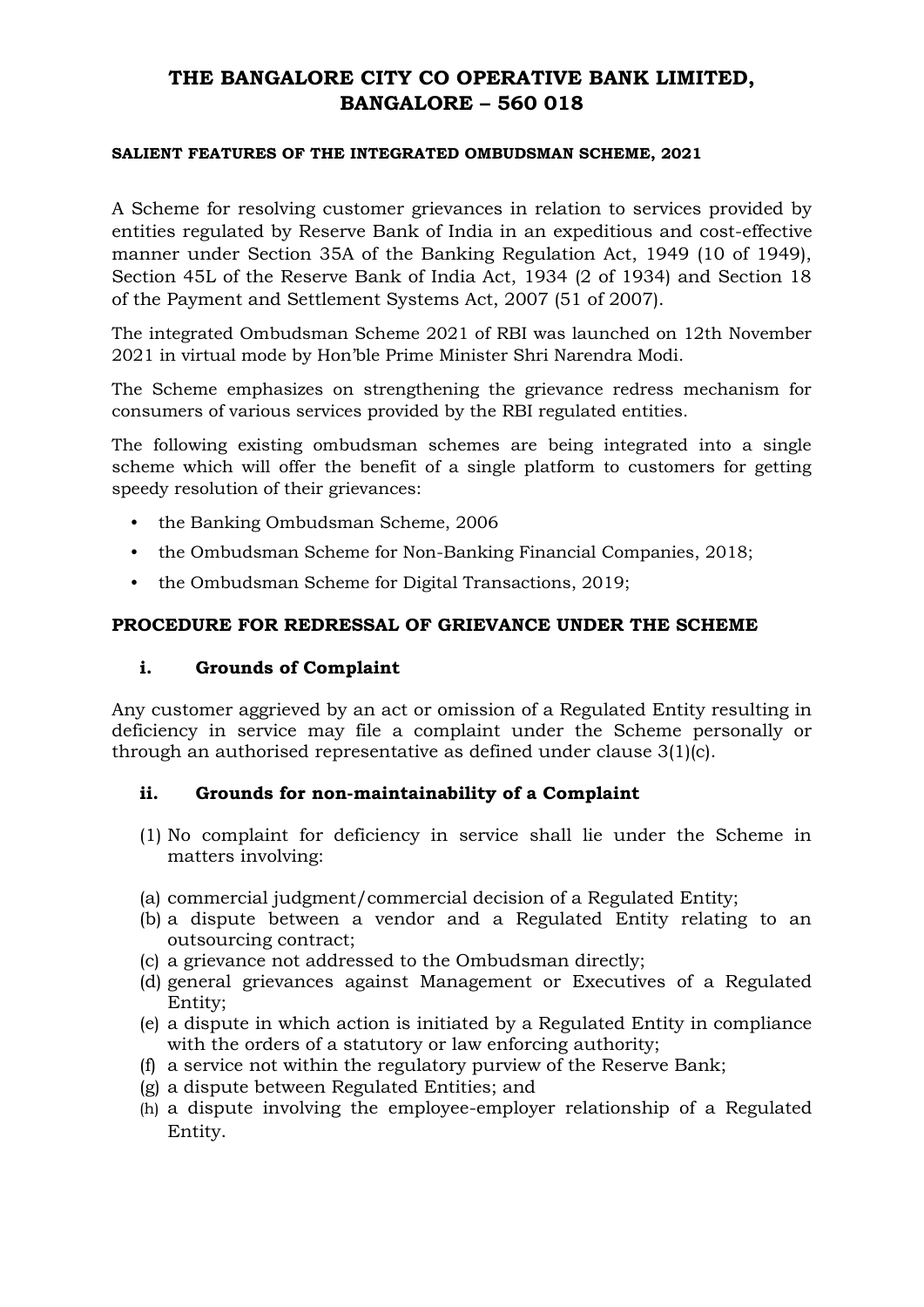- (2) A complaint under the Scheme shall not lie unless:
- (a) the complainant had, before making a complaint under the Scheme, made a written complaint to the Regulated Entity concerned and
	- i) the complaint was rejected wholly or partly by the Regulated Entity, and the complainant is not satisfied with the reply; or the complainant had not received any reply within 30 days after the Regulated Entity received the complaint; and
	- ii) the complaint is made to the Ombudsman within one year after the complainant has received the reply from the Regulated Entity to the complaint or, where no reply is received, within one year and 30 days from the date of the complaint.
- (b) the complaint is not in respect of the same cause of action which is already
	- a. pending before an Ombudsman or settled or dealt with on merits, by an Ombudsman, whether or not received from the same complainant or along with one or more complainants, or one or more of the parties concerned;
	- b. pending before any Court, Tribunal or Arbitrator or any other Forum or Authority; or, settled or dealt with on merits, by any Court, Tribunal or Arbitrator or any other Forum or Authority, whether or not received from the same complainant or along with one or more of the complainants/parties concerned;
	- c. the complaint is not abusive or frivolous or vexatious in nature;
	- d. the complaint to the Regulated Entity was made before the expiry of the period of limitation prescribed under the Limitation Act, 1963, for such claims;
	- e. the complainant provides complete information as specified in clause 11 of the Scheme;
	- f. the complaint is lodged by the complainant personally or through an authorised representative other than an advocate unless the advocate is the aggrieved person.

Explanation 1: For the purposes of sub-clause (2)(a), 'written complaint' shall include complaints made through other modes where proof of having made a complaint can be produced by the complainant.

Explanation 2: For the purposes of sub-clause  $(2)(b)(ii)$ , a complaint in respect of the same cause of action does not include criminal proceedings pending or decided before a Court or Tribunal or any police investigation initiated in a criminal offence.

### **11. Procedure for Filing a Complaint**

(1) The complaint may be lodged online through the portal designed for the purpose (https://cms.rbi.org.in).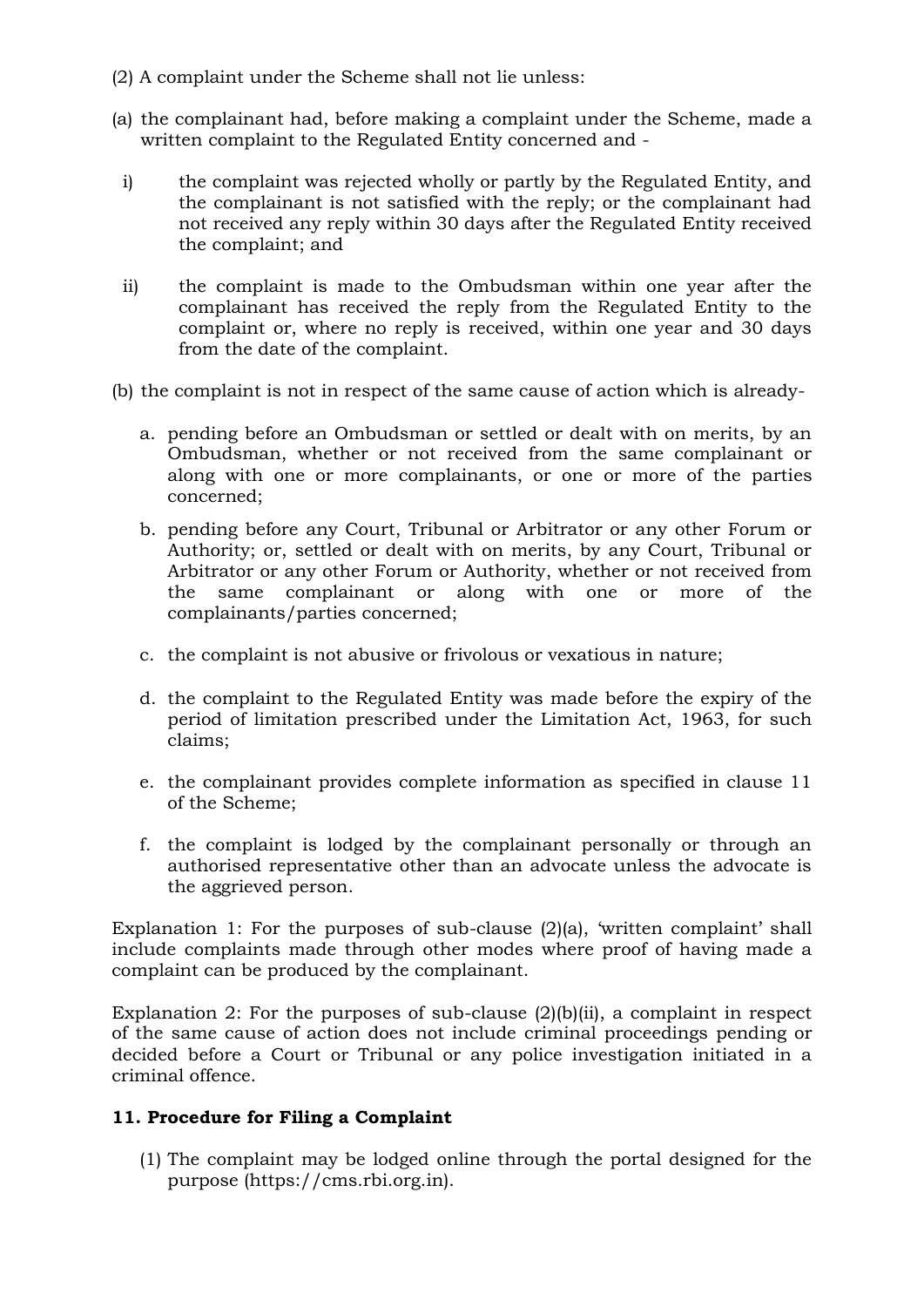(2) The complaint may also be submitted through electronic or physical mode to the Centralised Receipt and Processing Centre as notified by the Reserve Bank. The complaint, if submitted in physical form, shall be duly signed by the complainant or by the authorised representative. The complaint shall be submitted in electronic or physical mode in such format and containing such information as may be specified by Reserve Bank.

## **12. Initial Scrutiny of Complaints**

- (1) Complaints which are in the nature of offering suggestions or seeking guidance or explanation shall not be treated as valid complaints under the Scheme and shall be closed accordingly with a suitable communication to the complainant.
- (2) Complaints which are non-maintainable under clause 10 shall be separated to issue a suitable communication to the complainant.
- (3) The remaining complaints shall be assigned to the offices of the Ombudsman for further examination under intimation to the complainant. A copy of the complaint shall also be forwarded to the Regulated Entity against whom the complaint is filed with a direction to submit its written version.

### **13. Power to Call for Information**

- (1) The Ombudsman may, for the purpose of carrying out duties under this Scheme, require the Regulated Entity against whom the complaint has been made or any other Regulated Entity which is a party to the dispute to provide any information or furnish certified copies of any document relating to the complaint which are or is alleged to be in its possession. Provided that in the event of failure of a Regulated Entity to comply with the requisition without sufficient cause, the Ombudsman may draw an inference that the Regulated Entity has no information to furnish.
- (2) The Ombudsman shall maintain confidentiality of the information or the documents coming to its knowledge or possession in the course of discharging duties and shall not disclose such information or documents to any person except as otherwise required by law, or with the consent of the person furnishing such information or documents. Provided that nothing in this sub-clause shall prevent the Ombudsman from disclosing information or documents furnished by the parties to the proceedings to each other, to the extent considered necessary to comply with the principles of natural justice and fair play: Provided further that provisions of this sub-clause shall not apply in relation to the disclosure made or information furnished by the Ombudsman to the Reserve Bank or filing thereof before any Court, Forum or Authority.

### **14. Resolution of Complaints**

- (1) The Ombudsman/Deputy Ombudsman shall endeavour to promote settlement of a complaint by agreement between the complainant and the Regulated Entity through facilitation or conciliation or mediation.
- (2) The proceedings before the Ombudsman shall be summary in nature and shall not be bound by any rules of evidence. The Ombudsman may examine either party to the complaint and record their statement.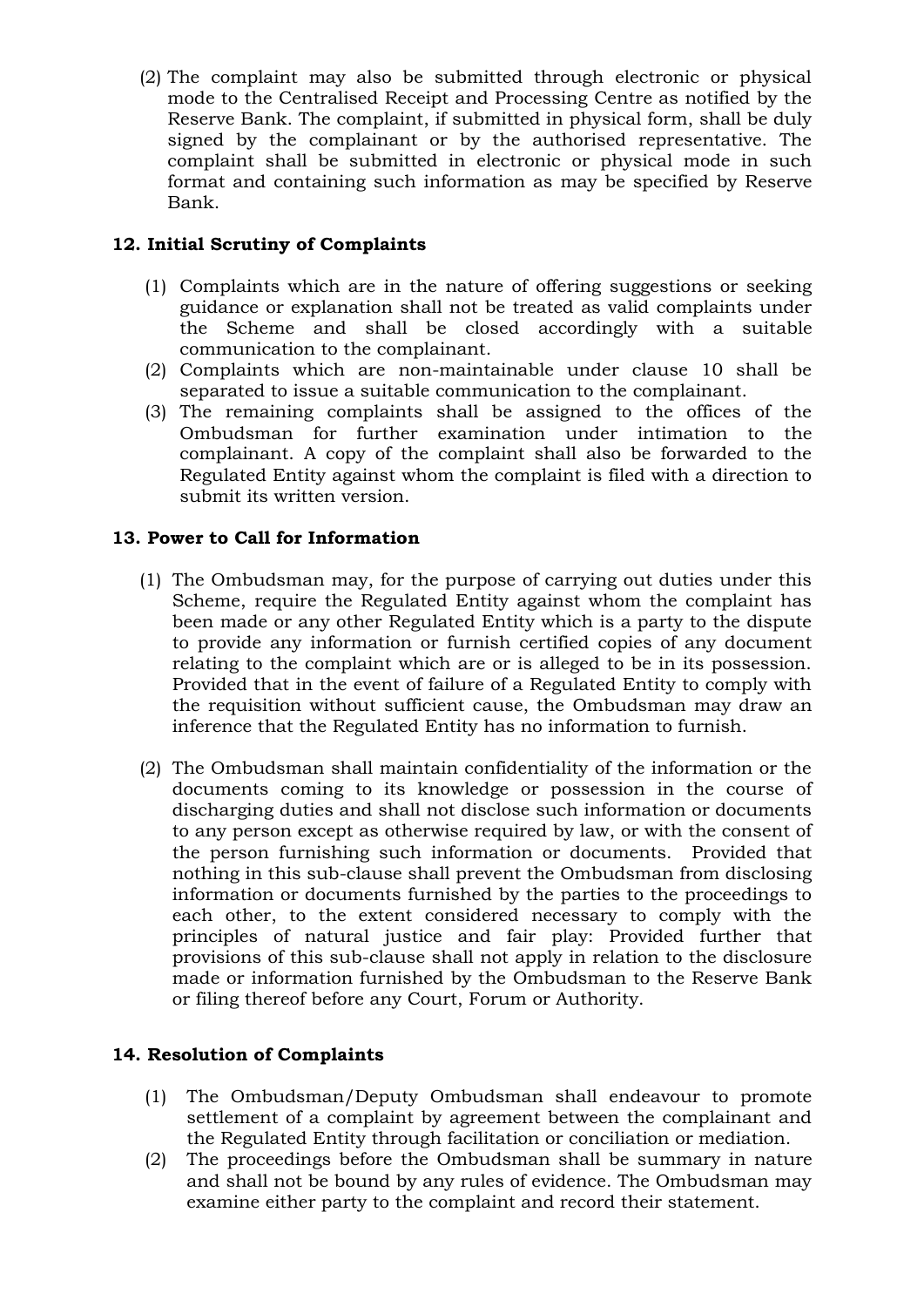- (3) The Regulated Entity shall, on receipt of the complaint, file its written version in reply to the averments in the complaint enclosing therewith copies of the documents relied upon, within 15 days before the Ombudsman for resolution. Provided that the Ombudsman may, at the request of the Regulated Entity in writing to the satisfaction of the Ombudsman, grant such further time as may be deemed fit to file its written version and documents.
- (4) In case the Regulated Entity omits or fails to file its written version and documents within the time as provided in terms of sub-clause (3), the Ombudsman may proceed *ex-parte*based on the evidence available on record and pass appropriate Order or issue an Award. There shall be no right of appeal to the Regulated Entity in respect of the Award issued on account of non-response or non-furnishing of information sought within the stipulated time.
- (5) The Ombudsman/Deputy Ombudsman shall ensure that the written version or reply or documents filed by one party, to the extent relevant and pertaining to the complaint, are furnished to other party and follow such procedure and provide additional time as may be considered appropriate.
- (6) In case the complaint is not resolved through facilitation, such action as may be considered appropriate, including a meeting of the complainant with the officials of Regulated Entity, for resolution of the complaint by conciliation or mediation may be initiated.
- (7) The parties to the complaint shall cooperate in good faith with the Ombudsman/Deputy Ombudsman, as the case may be, in resolution of the dispute 10 and comply with the direction for production of any evidence and other related documents within the stipulated time.
- (8) If any amicable settlement of the complaint is arrived at between the parties, the same shall be recorded and signed by both the parties and thereafter, the fact of settlement may be recorded, annexing thereto the terms of settlement, directing the parties to comply with the terms within the stipulated time.
- (9) The complaint would be deemed to be resolved when:
	- (a) it has been settled by the Regulated Entity with the complainant upon the intervention of the Ombudsman; or
	- (b) the complainant has agreed in writing or otherwise (which may be recorded) that the manner and the extent of resolution of the grievance is satisfactory; or
	- (c) the complainant has withdrawn the complaint voluntarily.

### **15. Award by the Ombudsman**

- (1) Unless the complaint is rejected under clause 16, the Ombudsman shall pass an Award in the event of:
	- (a) non-furnishing of documents/information as enumerated in clause 14(4); or
	- (b) the matter not getting resolved under clause 14(9) based on records placed, and after affording a reasonable opportunity of being heard to both the parties.
- (2) The Ombudsman shall also take into account, in addition, the principles of banking law and practice, directions, instructions and guidelines issued by the Reserve Bank from time to time and such other factors as may be relevant, before passing a reasoned Award.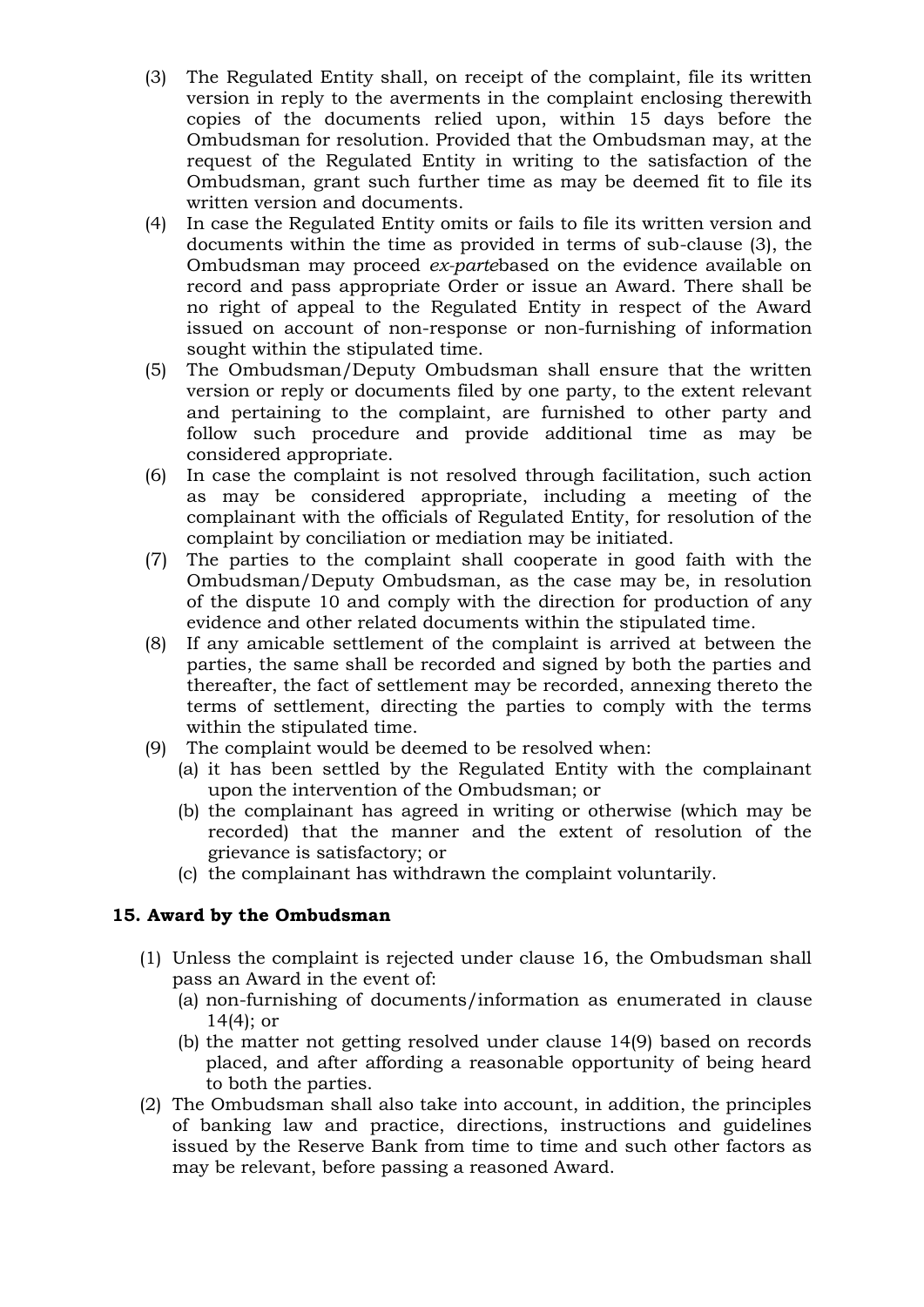- (3) The Award shall contain, *inter alia*, the direction, if any, to the Regulated Entity for specific performance of its obligations and in addition to or otherwise, the amount, if any, to be paid by the Regulated Entity to the complainant by way of compensation for any loss suffered by the complainant.
- (4) Notwithstanding anything contained in sub-clause (3), the Ombudsman shall not have the power to pass an Award directing payment by way of compensation, an amount which is more than the consequential loss suffered by the complainant or Rupees 20 lakh whichever is lower. The compensation that can be awarded by the Ombudsman shall be exclusive of the amount involved in the dispute. 11
- (5) The Ombudsman may also award a compensation not exceeding Rupees one lakh to the complainant, taking into account the loss of the complainant's time, expenses incurred, harassment and mental anguish suffered by the complainant.
- (6) A copy of the Award shall be sent to the complainant and the Regulated Entity.
- (7) The Award passed under sub-clause (1) shall lapse and be of no effect unless the complainant furnishes a letter of acceptance of the Award in full and final settlement of the claim to the Regulated Entity concerned, within a period of 30 days from the date of receipt of the copy of the Award. Provided that no such acceptance may be furnished by the complainant if he has filed an appeal under sub-clause (3) of clause 17.
- (8) The Regulated Entity shall comply with the Award and intimate compliance to the Ombudsman within 30 days from the date of receipt of the letter of acceptance from the complainant, unless it has preferred an appeal under sub-clause (2) of clause 17.

### **16. Rejection of a Complaint**

- (1) The Deputy Ombudsman or the Ombudsman may reject a complaint at any stage if it appears that the complaint made:
	- (a) is non-maintainable under clause 10; or
	- (b) is in the nature of offering suggestions or seeking guidance or explanation
- (2) The Ombudsman may reject a complaint at any stage if:
	- (a) in his opinion there is no deficiency in service; or
	- (b) the compensation sought for the consequential loss is beyond the power of the Ombudsman to award the compensation as indicated in clause 8(2); or
	- (c) the complaint is not pursued by the complainant with reasonable diligence; or
	- (d) the complaint is without any sufficient cause; or
	- (e) the complaint requires consideration of elaborate documentary and oral evidence and the proceedings before the Ombudsman are not appropriate for adjudication of such complaint; or
	- (f) in the opinion of the Ombudsman there is no financial loss or damage, or inconvenience caused to the complainant.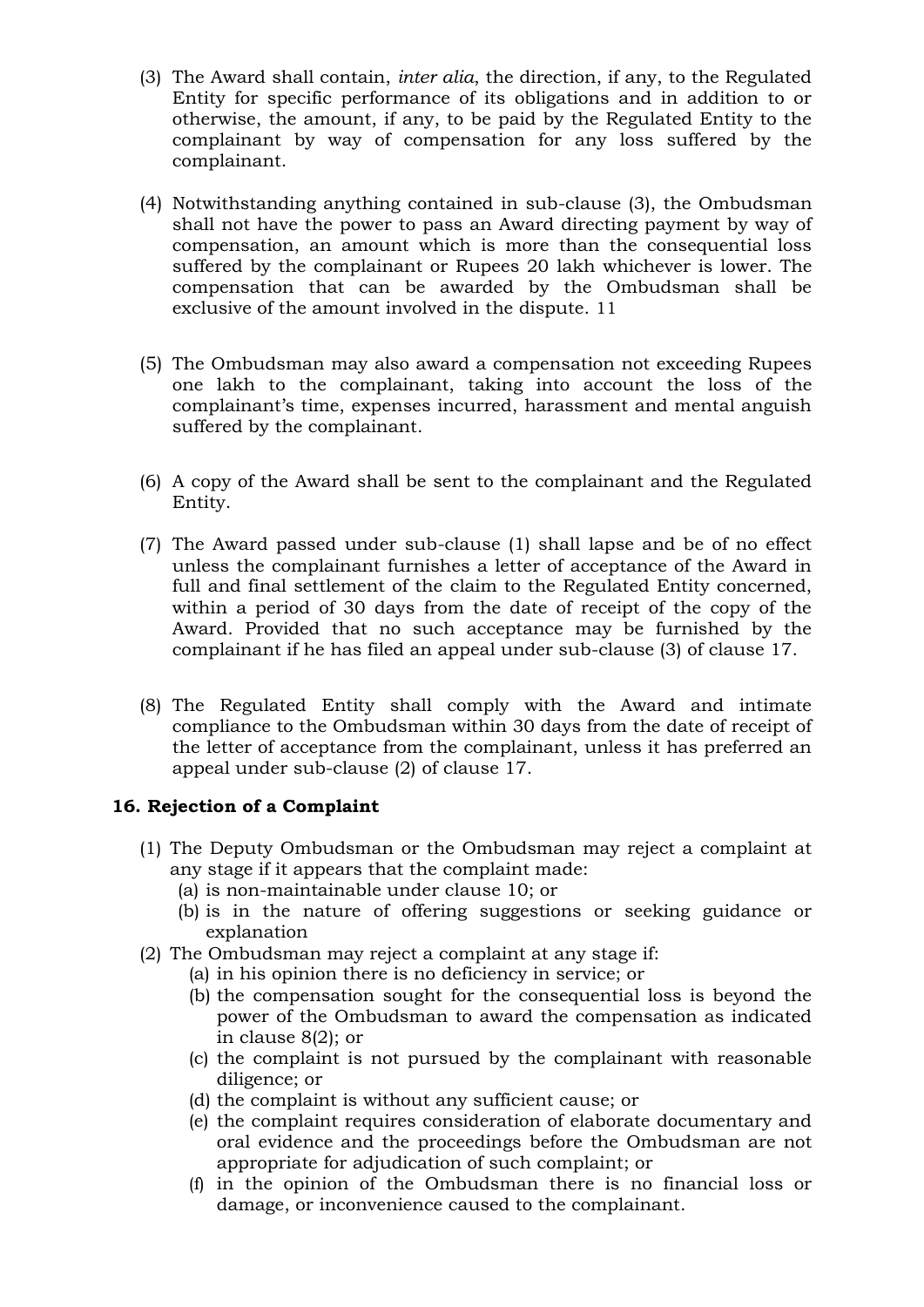## **17. Appeal before the Appellate Authority**

- (1) There shall not be any right of appeal to a Regulated Entity for an Award issued for non-furnishing of documents/information under clause  $15(1)(a)$ .
- (2) The Regulated Entity may, aggrieved by an Award under clause 15(1)(b) or closure of a complaint under clauses 16(2)(c) to 16(2)(f), within 30 days of the date of receipt of communication of Award or closure of the complaint, prefer an appeal before the Appellate Authority.
	- (a) Provided that in the case of an appeal by a Regulated Entity, the period of 30 days for filing an appeal shall commence from the date on which the Regulated Entity receives the letter of acceptance of Award by the complainant:
	- (b) Provided further that an appeal may be filed by a Regulated Entity only with the previous sanction of the Chairman or the Managing Director/Chief Executive Officer or, in their absence, the Executive Director/Official of equal rank.
	- (c) Provided that the Appellate Authority may, if he is satisfied that the Regulated Entity had sufficient cause for not making the appeal within the time, may allow a further period not exceeding 30 days.
- (3) The complainant may, aggrieved by an Award under clause 15(1) or rejection of a complaint under clauses  $16(2)(c)$  to  $16(2)(f)$ , within 30 days of the date of receipt of the Award or rejection of the complaint, prefer an appeal before the Appellate Authority. Provided that the Appellate Authority may, if he is satisfied that the complainant had sufficient cause for not making the appeal within the time, may allow a further period not exceeding 30 days.
- (4) The Appellate Authority's Secretariat shall scrutinise and process the Appeal.
- (5) The Appellate Authority may, after giving the parties a reasonable opportunity of being heard:
	- (a) dismiss the appeal; or
	- (b) allow the appeal and set aside the Award or order of the Ombudsman; or
	- (c) remand the matter to the Ombudsman for fresh disposal in accordance with such directions as the Appellate Authority may consider necessary or proper; or 13.
	- (d) modify the order of the Ombudsman or Award and pass such directions as may be necessary to give effect to the order of the Ombudsman or Award so modified; or
	- (e) Pass any other order as it may deem fit.
- (6) The order of the Appellate Authority shall have the same effect as the Award passed by Ombudsman under clause 15 or the order rejecting the complaint under clause 16, as the case may be.

For any further details on complaint handling procedure, complaint form, etc., customer may refer to scheme displayed at branches.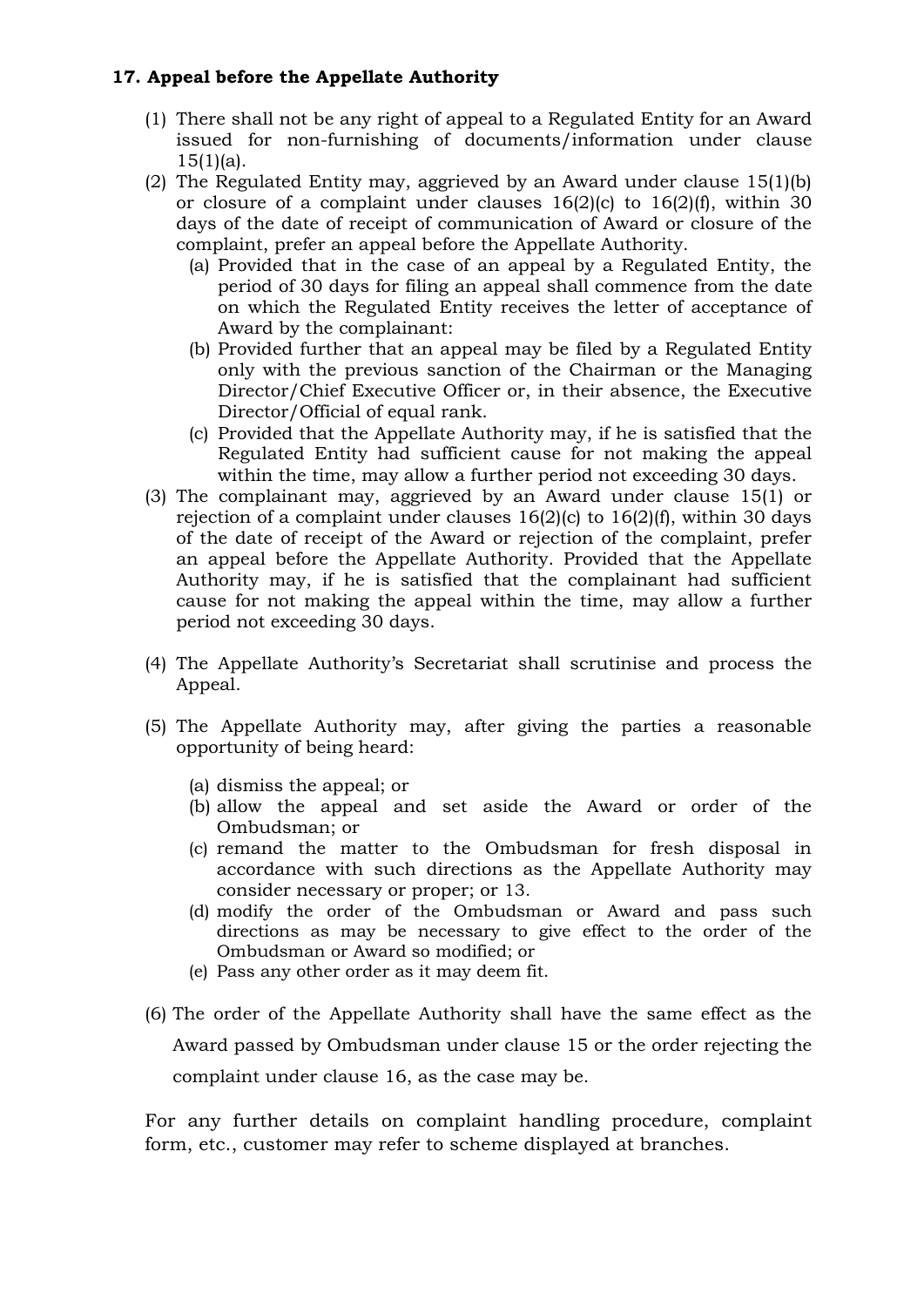#### **FORM OF COMPLAINT (TO BE LODGED) WITH THE OMBUDSMAN**

[Clause 11(2) of the Scheme] (TO BE FILLED UP BY THE COMPLAINANT) *All the fields are mandatory except wherever indicated otherwise* 

| To                                                                                                                        | The Ombudsman |                                          |                                                              |    |  |  |  |  |
|---------------------------------------------------------------------------------------------------------------------------|---------------|------------------------------------------|--------------------------------------------------------------|----|--|--|--|--|
| Madam/Sir,                                                                                                                |               |                                          |                                                              |    |  |  |  |  |
|                                                                                                                           |               |                                          |                                                              |    |  |  |  |  |
| the Regulated Entity)                                                                                                     |               |                                          |                                                              |    |  |  |  |  |
| Details of the complaint:                                                                                                 |               |                                          |                                                              |    |  |  |  |  |
|                                                                                                                           |               |                                          |                                                              |    |  |  |  |  |
| 2. Age (years)<br>3. Gender                                                                                               |               |                                          |                                                              |    |  |  |  |  |
|                                                                                                                           |               |                                          |                                                              |    |  |  |  |  |
|                                                                                                                           |               |                                          |                                                              |    |  |  |  |  |
|                                                                                                                           | Pin Code      |                                          |                                                              |    |  |  |  |  |
|                                                                                                                           |               | Phone No. (if available)                 |                                                              |    |  |  |  |  |
|                                                                                                                           |               | Mobile Number.                           |                                                              |    |  |  |  |  |
|                                                                                                                           |               |                                          |                                                              |    |  |  |  |  |
| 5. Complaint against (Name and full address of the branch or office of the<br>Regulated<br>Entity)                        |               |                                          |                                                              |    |  |  |  |  |
|                                                                                                                           |               |                                          |                                                              |    |  |  |  |  |
|                                                                                                                           |               |                                          |                                                              |    |  |  |  |  |
| 6. Nature of relationship/account number (if any) with the Regulated Entity                                               |               |                                          |                                                              |    |  |  |  |  |
| 16<br>7. Transaction date and details, if available                                                                       |               |                                          |                                                              |    |  |  |  |  |
|                                                                                                                           |               |                                          |                                                              |    |  |  |  |  |
| (a) Date of complaint already made by the complainant to the Regulated Entity<br>(Please enclose a copy of the complaint) |               |                                          |                                                              |    |  |  |  |  |
|                                                                                                                           |               | (Please enclose a copy of the reminder)  | (b) Whether any reminder was sent by the complainant? Yes/No |    |  |  |  |  |
|                                                                                                                           |               |                                          |                                                              |    |  |  |  |  |
|                                                                                                                           |               | 8. Please tick the relevant box (Yes/No) |                                                              |    |  |  |  |  |
|                                                                                                                           |               | Whether your is sub- Yes                 |                                                              | No |  |  |  |  |
| complaint:                                                                                                                |               | judice/under                             |                                                              |    |  |  |  |  |
| $\mathbf{1}$                                                                                                              | (i)           | arbitration <sup>1</sup> ?               |                                                              |    |  |  |  |  |
| $\mathbf{i}$                                                                                                              | (i)           | is made through Yes<br>advocate,<br>an   |                                                              | No |  |  |  |  |
|                                                                                                                           |               | except when the<br>advocate is the       |                                                              |    |  |  |  |  |
|                                                                                                                           |               | aggrieved party?                         |                                                              |    |  |  |  |  |
|                                                                                                                           |               | already Yes<br>has<br>been dealt with    |                                                              | No |  |  |  |  |
| $\mathbf{1}$                                                                                                              | (iii)         | is<br>under<br><sub>or</sub>             |                                                              |    |  |  |  |  |
|                                                                                                                           |               | on the<br>process                        |                                                              |    |  |  |  |  |
|                                                                                                                           |               | ground<br>same                           |                                                              |    |  |  |  |  |
|                                                                                                                           |               | with<br>the                              |                                                              |    |  |  |  |  |
|                                                                                                                           |               | Ombudsman?                               |                                                              |    |  |  |  |  |
|                                                                                                                           |               | is in the nature                         | Yes                                                          | No |  |  |  |  |
| $\mathbf{1}$                                                                                                              | (iv)          | of<br>general                            |                                                              |    |  |  |  |  |
|                                                                                                                           |               | complaint/s                              |                                                              |    |  |  |  |  |